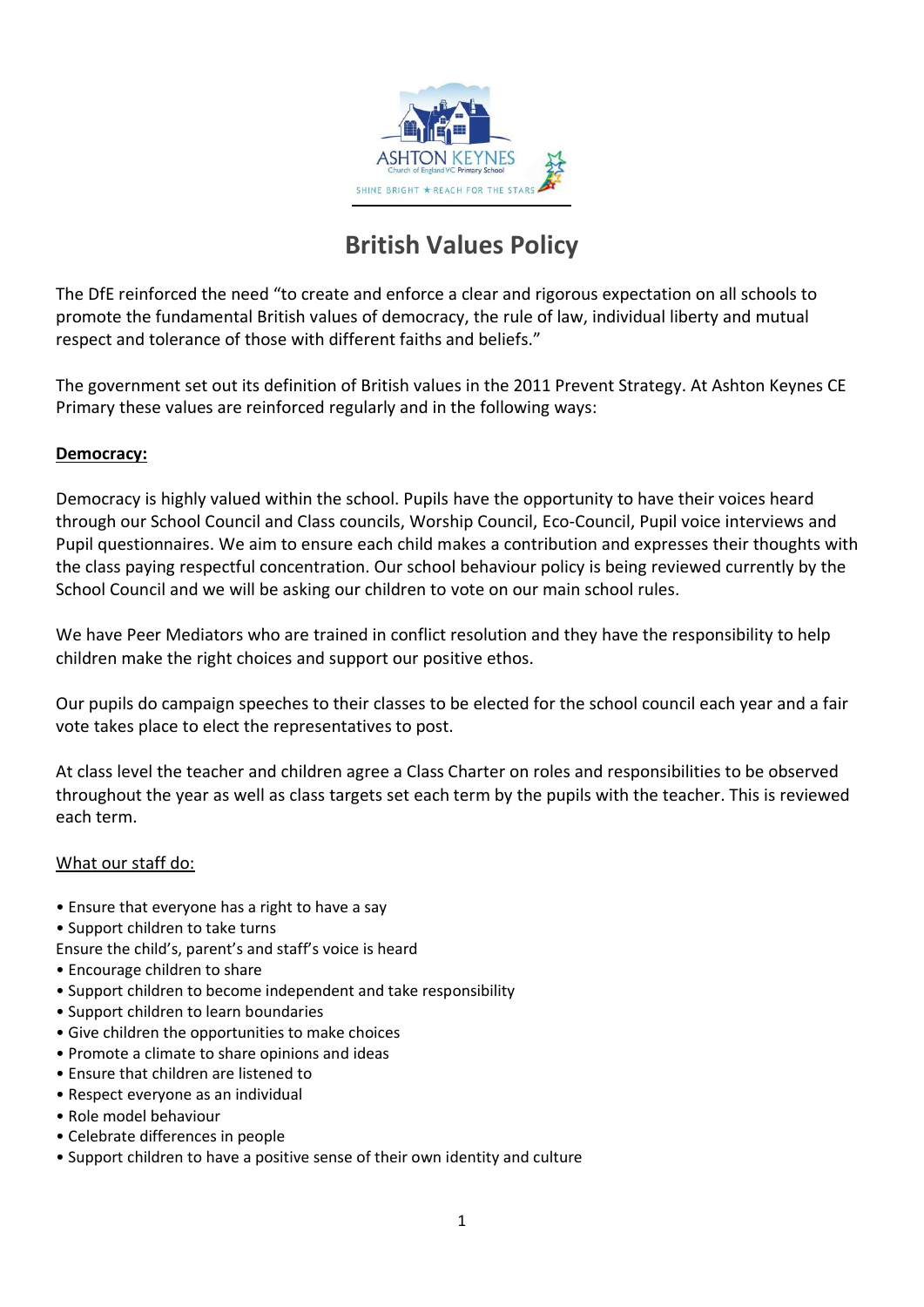# Possible Evidence

- Pupil Voice
- School Council children voting for their class representative
- Pupil Questionnaires Parent Questionnaires Staff Questionnaires
- 'Friends' of Ashton Keynes (FOAKS)
- Staff Meetings/Briefings
- School Mission Statement
- School Behaviour Policy
- Religious Education Lessons
- Cross Curricular Speaking and Listening opportunities
- House Captains/Play Leaders/School Council/ Eco council/ Worship Council
- Assemblies that emphasise the commandment to love your neighbour as yourself/The Good Samaritan/the story of Zacchaeus etc.
- Visitors to school ie MP, local councillors
- Displays
- High expectations of behaviour and what can be achieved by each individual
- World Awareness Week
- Geography curriculum
- Website
- Feedback to children re behaviour/work.
- Circle Time

# The Rule of Law:

The importance of Laws, whether they be those that govern the class, the school, or the country, are consistently reinforced throughout regular school days, as well as when dealing with behaviour and through school assemblies. Pupils are taught the value and reasons behind laws, that they govern and protect us, the responsibilities that this involves and the consequences when laws are broken.

In Year 5 & 6 our children are involved with local Magistrates in the Cirencester Mock Trial Competition, where the children learn about the law from magistrates and prepare as either prosecution or defence to attend court and perform in a mock trial.

# What our staff do:

- •Support children to understand right and wrong
- Support children's understanding of how the law of the land and our school rules reflect the 10 Commandments
- Share and support the rules of the setting with all stakeholders
- To ensure children have an understanding of the consequences of their actions
- To ensure there is no discrimination within the setting
- To ensure that any discrimination identified is addressed within the setting
- To ensure children have a sense of fairness
- Listen to the child's voice when deciding the setting's rules and boundaries

# Possible Evidence

- •The children's creation of their own class rules based on the 'School Rules'.
- School Behaviour Policy shared with all stakeholders also on the website.
- Pupil Voice
- Circle time/Religious Education Lessons.
- Children encouraged to take responsibility for their own actions.
- System of 'Restorative Justice.'
- Safeguarding/Anti-bullying/SEND policies.
- Behaviour log/Bullying log/Racist incidents log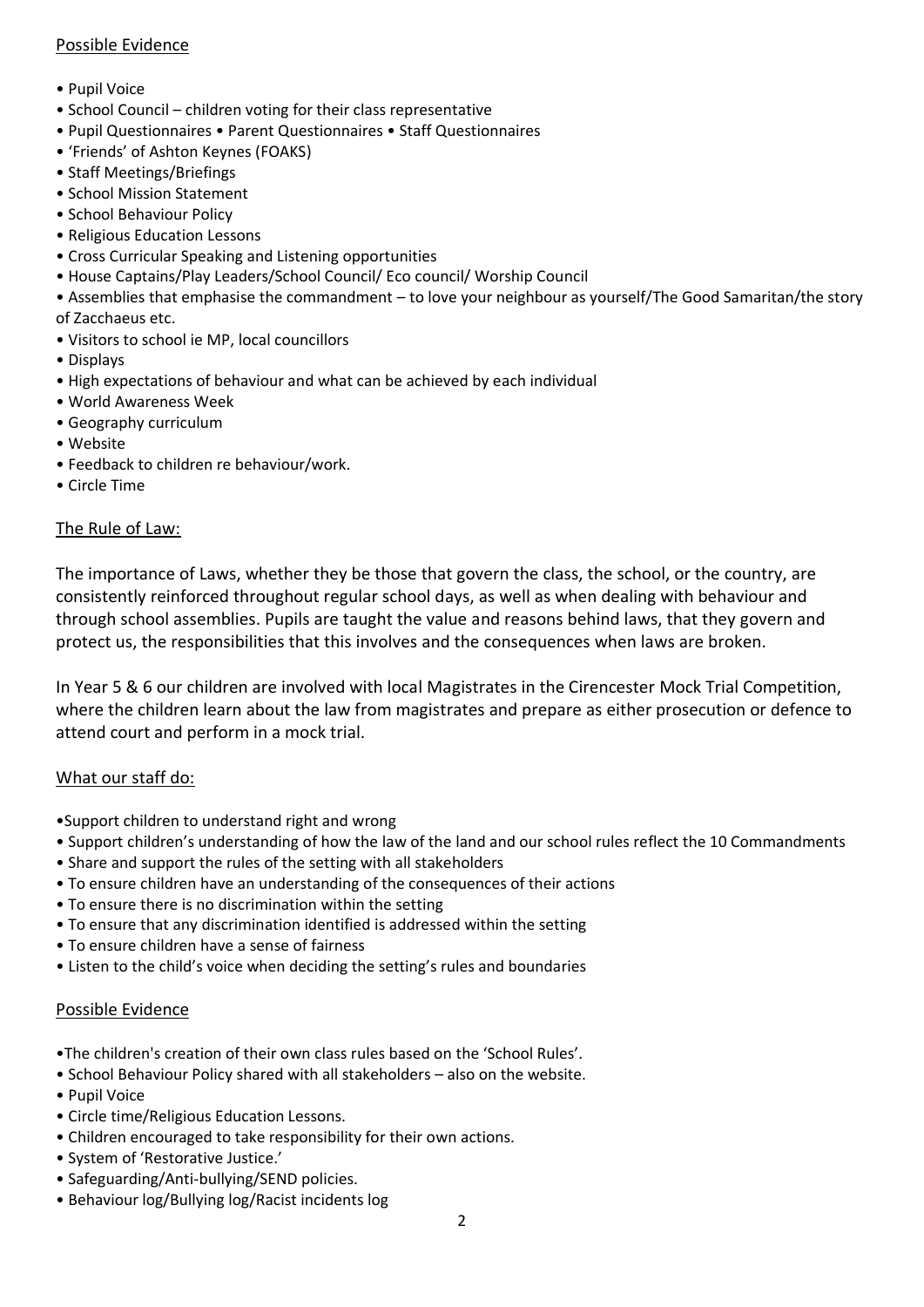- Pupil Voice
- School Council, Eco council, Worship council
- School Assemblies on the theme of fairness/discrimination

• Support from local police liaison officer – ie assemblies to introduce themselves and to reinforce the law of the land.

• Mock Trial court involvement and visit from magistrates

Support from traffic wardens etc to reinforce local laws.

- Home/School Agreements .
- Pupil/Parent Questionnaires.
- Staff meetings re behaviour/anti-bullying.
- Children involved in writing Anti-Bullying policy and anti-bullying sessions.
- Visitors to school people who help us.
- British History topics outlining how law has evolved.

#### Individual Liberty:

Within school, pupils are actively encouraged to make choices, knowing that they are in a safe and supportive environment. As a school we educate and provide boundaries for young pupils to make choices safely, through provision of a safe environment and empowering education. Pupils are encouraged to know, understand and exercise their rights and personal freedoms and advise how to exercise these safely, for example through our E-Safety and PSHE lessons. Whether it be through choice of challenge (AK star challenge), of how they record, of participation in our numerous extra-curricular clubs and opportunities, homework brochure tasks, pupils are given the freedom to make choices.

The whole school is part of the AK Star challenge which enables all children to choose their level of challenge, scaffolded and supported to independent choice by staff and peers. Through our Buddy system, our older children support, model and scaffold independence to the children they care for.

#### What our staff do:

- Plan for individual children
- Ensure all information about the child progress and development is shared with both child and parents.
- Ensure children have access to resources
- To support parental choice
- To support the rights of the child
- To support children to make the right choices
- To listen to everyone's point of view
- To ensure all stakeholders are considerate of others and the environment

#### Possible Evidence

- Mission/Vision Statement
- RE Curriculum encouraging children to respect both themselves and others
- Target setting with children
- Encouraging good listening skills
- Pupil Voice
- Differentiation in planning/teaching
- Encouraging the children to be independent and reflective learners
- ECHP's Medical plans etc
- Parents/Pupil Meetings.
- Reports to parents
- Behaviour Policy
- Anti-bullying policy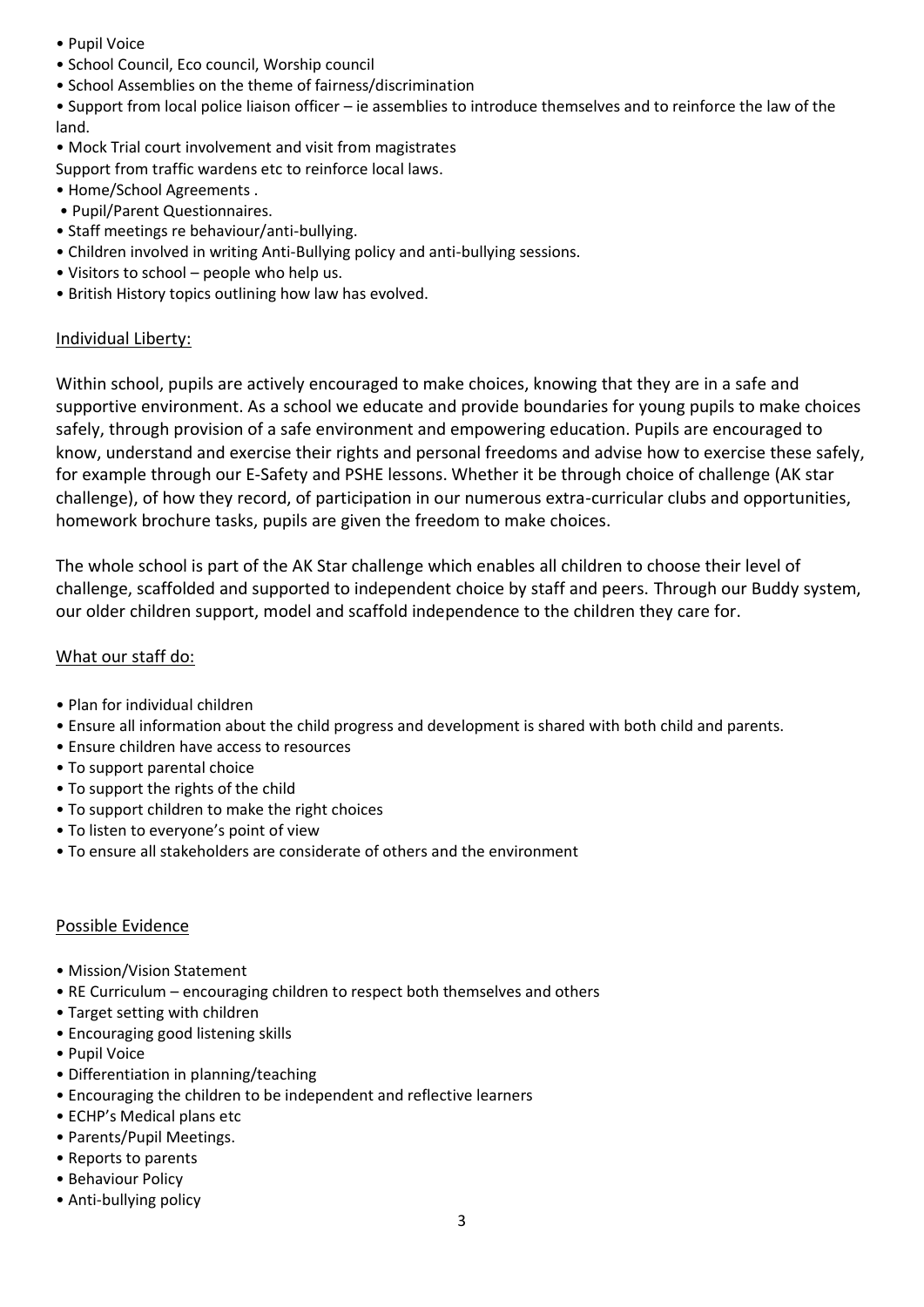- Safeguarding Policy.
- Home School Agreement.
- School Website
- Encouraging an understanding of the rights of the child through Childline etc and visits from them.

# **Mutual Respect:**

Part of our school ethos and behaviour policy has revolved around Christian Values such as 'Respect', Our worship council and the school community have defined our 4 core values: 'We are friendly, we are creative, we trust one another and we persevere'. We look for real examples of pupils showing these values within our school and record them on the wall of stars to show respect for one another and our core values.

The values are featured on a three year cycle and pupils have been part of discussions and assemblies related to the values. There is an ethos of mutual respect within our school and this is reiterated through our classroom and learning rules, as well as our behaviour policy.

# What the staff do:

- Provide opportunities to consult parents
- To work together as a team respecting each other
- To ensure parents are involved in their children's learning
- To provide positive role models
- To value individuality
- To value all cultures and beliefs
- To respect all languages
- To respect each other's space
- To ensure all stakeholders feel safe and secure

# Possible Evidence

- Positive Role models adults and children
- Good behaviour
- RE Lessons emphasising that every person is unique and 'created in the image of God'
- Vision Statement Parent Feedback
- Parent questionnaires
- Learning about other faiths
- Learning about other cultures geography
- Celebrations such as World Awareness Week
- Celebrating festivals of other cultures ie Diwali, Chinese New Year
- Links with local schools
- Charity work
- Website Ethos/vision statement
- Displays around the school
- Stories
- Circle time

# Acceptance and tolerance of those of Different Faiths and Beliefs:

This is achieved through enhancing pupils understanding of their place in a culturally diverse society and by giving them opportunities to experience such diversity. Assemblies and discussions involving prejudices and prejudice-based bullying have been followed and supported by learning in RE and PSHE. Members of different faiths or religions are encouraged to share their knowledge to enhance learning within classes and the school. Pupils visit the places of worship local to Ashton Keynes as part of the Locally Agreed Syllabus for Education.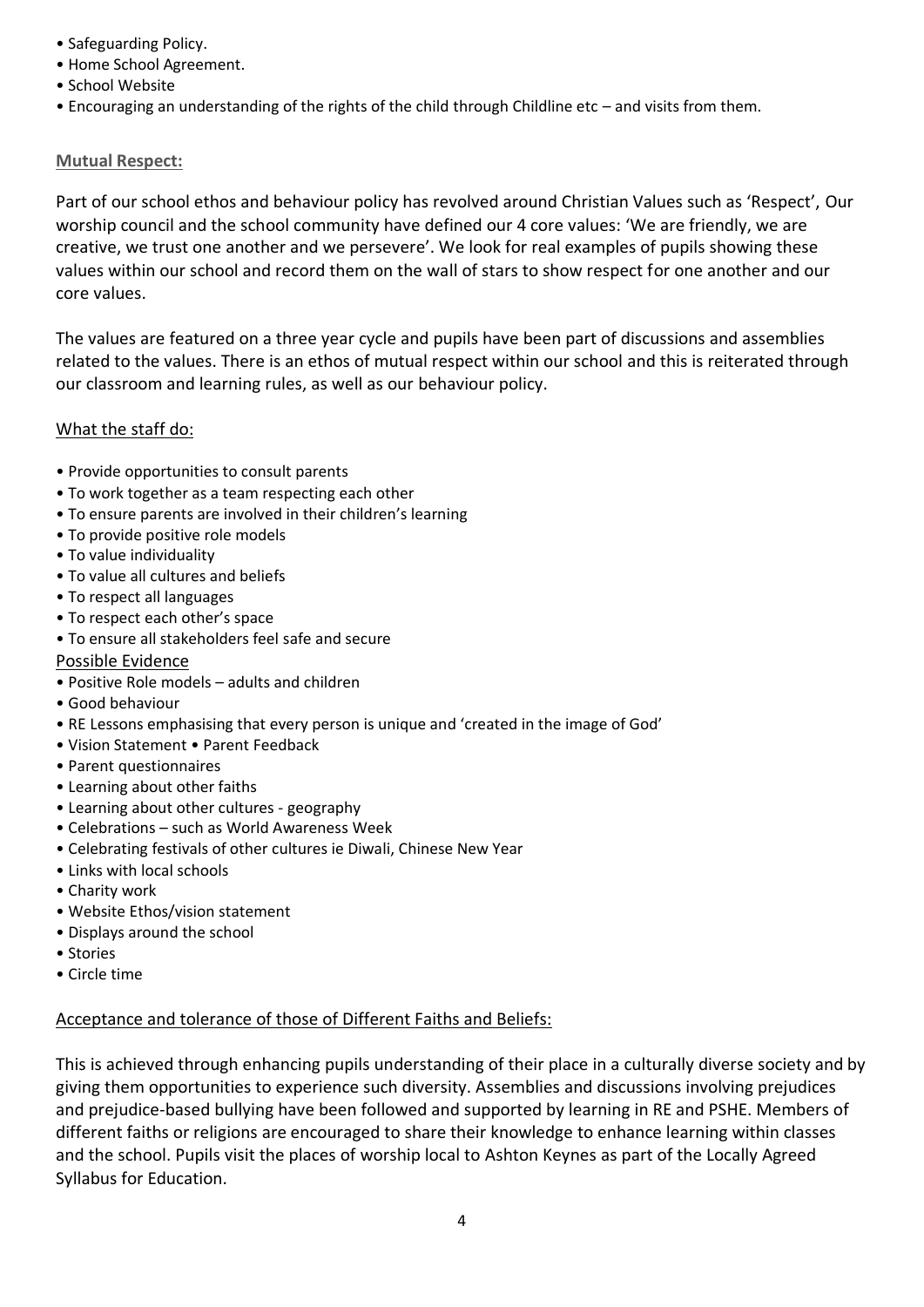All at Ashton Keynes CE Primary are known as part of TEAM AK, a family ethos which is inclusive of everybody. The British values listed above are incorporated into the school's ethos and opportunities to promote them are being planned into the new curriculum.

# What the staff do:

- •To combat discrimination through awareness
- To ensure ethos of setting reflects an awareness of all cultures and beliefs
- To have knowledge and understanding of other cultures and beliefs
- To celebrate diversity within and outside the setting
- To role model behaviour and attitudes towards others
- To encourage all parental input in the setting

# Possible Evidence

• Assemblies – ie anti- bullying, Worship based on how Jesus encouraged tolerance in such stories as the' Good Samaritan' and the 'Woman at the Well'

- Class discussions
- Study of other faiths
- Visits
- Ethos/vision
- Website
- Celebrations
- Festivals
- Parental involvement

Below is the class poster version (displayed in all classrooms) of how we behave as members of Team AK and within our British Society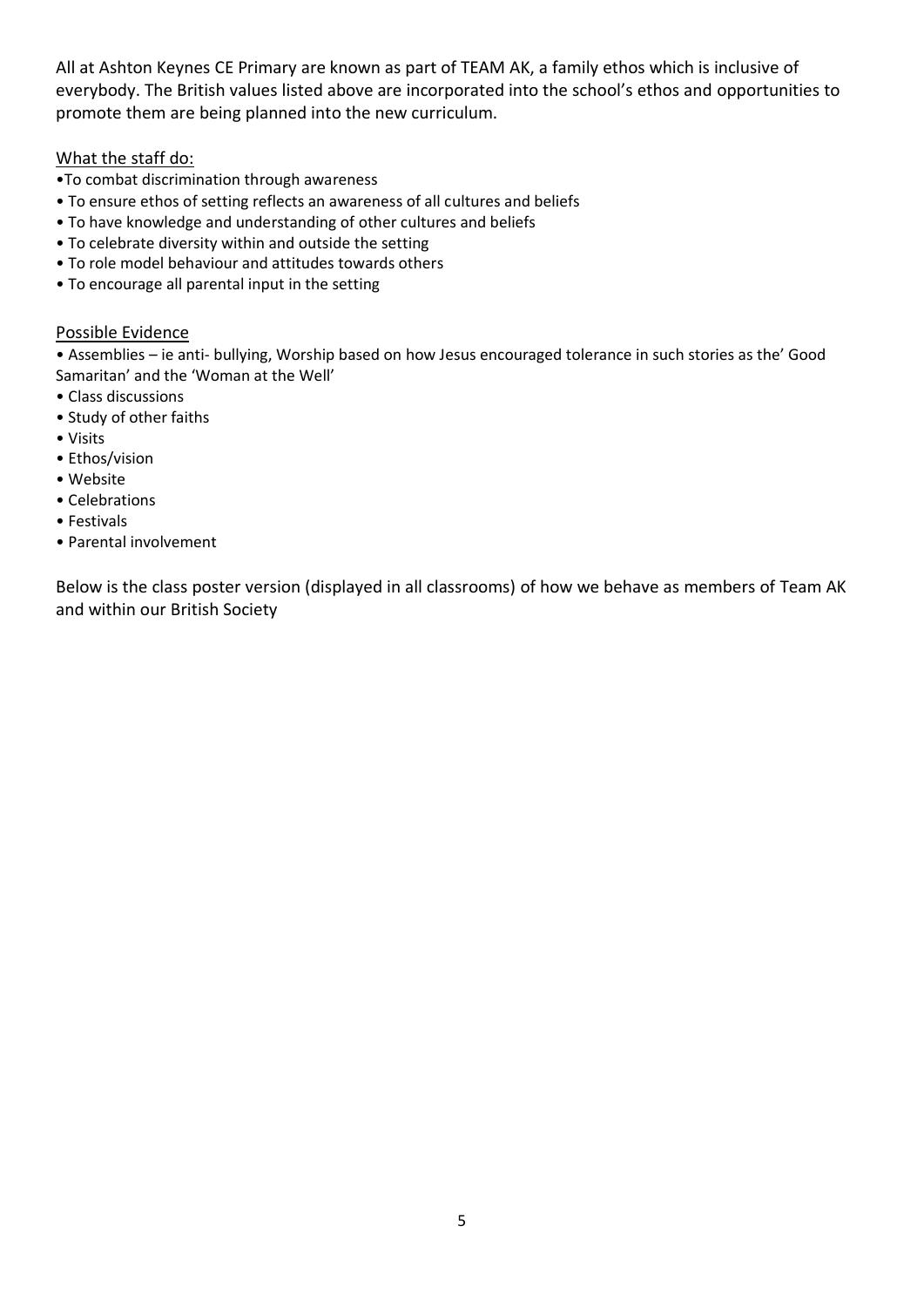

# **This is how we behave as members of Team AK and within our British Society:**

# **British value: Democracy:**

- We listen to all views
- We debate arguments for and against
- We get involved
- We express our views peacefully
- We vote and respect the result of the majority

# **British value: Rule of Law:**

- We make sure rules and expectations are clear
- We know the difference between right and wrong
- We know rules protect us
- We respect the rules
- We know about consequences of not following the rules

# **British value: Individual liberty:**

- We are responsible for our own behaviour
- We challenge stereotypes and bias
- We are an anti-bullying school
- We promote self-knowledge, self-esteem and self confidence
- We model freedom of speech in a peaceful manner

# **British value: Respect and tolerance:**